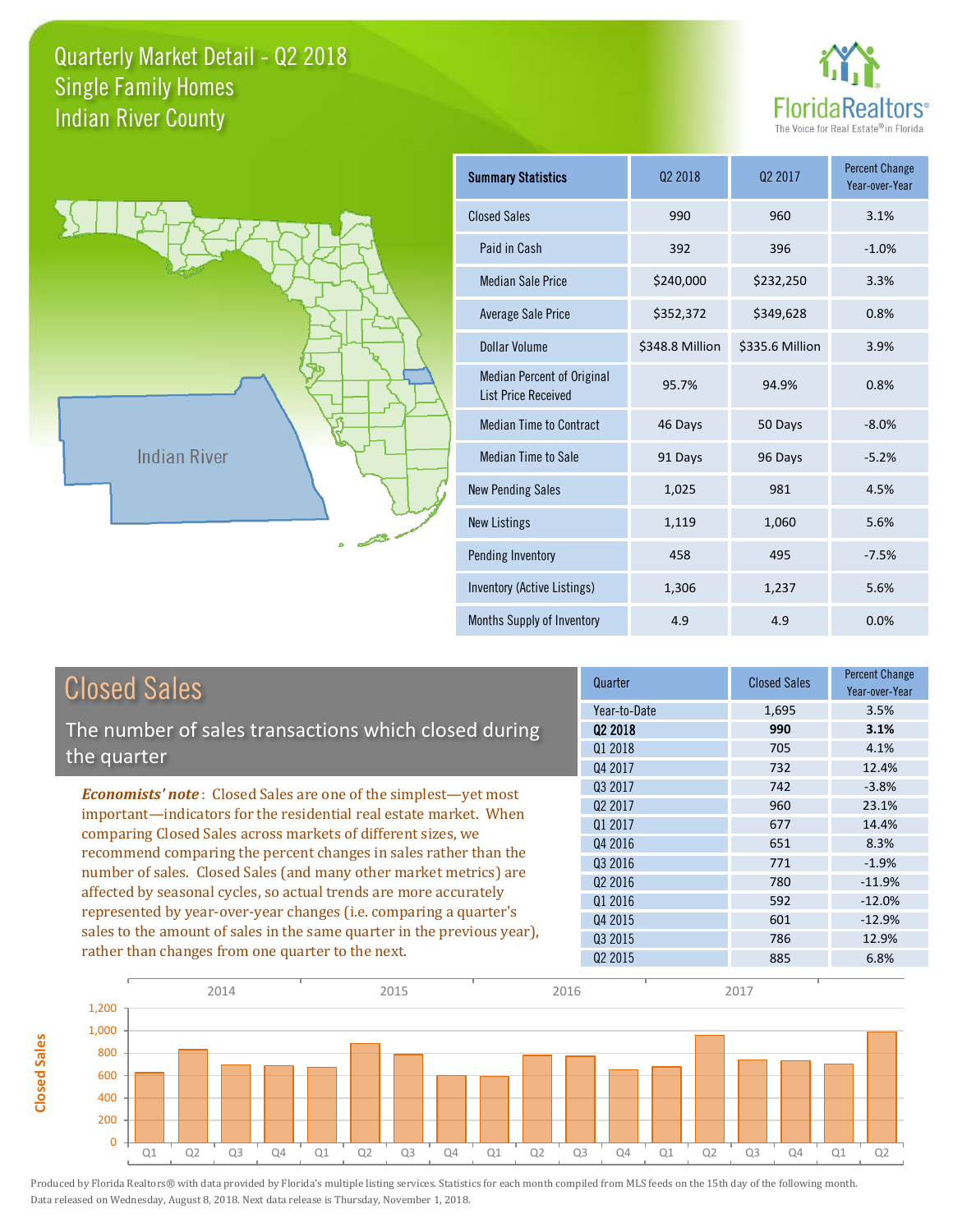

| Cash Sales                                                                     | Quarter             | <b>Cash Sales</b> | <b>Percent Change</b><br>Year-over-Year |
|--------------------------------------------------------------------------------|---------------------|-------------------|-----------------------------------------|
|                                                                                | Year-to-Date        | 663               | $-6.0\%$                                |
| The number of Closed Sales during the quarter in                               | Q <sub>2</sub> 2018 | 392               | $-1.0%$                                 |
|                                                                                | 01 2018             | 271               | $-12.3%$                                |
| which buyers exclusively paid in cash                                          | Q4 2017             | 292               | 8.6%                                    |
|                                                                                | 03 2017             | 258               | $-17.0%$                                |
|                                                                                | Q <sub>2</sub> 2017 | 396               | 13.8%                                   |
| <b>Economists' note:</b> Cash Sales can be a useful indicator of the extent to | 01 2017             | 309               | 12.0%                                   |
| which investors are participating in the market. Why? Investors are            | Q4 2016             | 269               | $-3.2%$                                 |
| far more likely to have the funds to purchase a home available up front,       | Q3 2016             | 311               | $-8.5%$                                 |
| whereas the typical homebuyer requires a mortgage or some other                | Q <sub>2</sub> 2016 | 348               | $-22.3%$                                |
| form of financing. There are, of course, many possible exceptions, so          | Q1 2016             | 276               | $-26.2%$                                |
| this statistic should be interpreted with care.                                | Q4 2015             | 278               | $-19.4%$                                |
|                                                                                | Q3 2015             | 340               | $-4.5%$                                 |



# Cash Sales as a Percentage of Closed Sales

The percentage of Closed Sales during the quarter which were Cash Sales

*Economists' note* : This statistic is simply another way of viewing Cash Sales. The remaining percentages of Closed Sales (i.e. those not paid fully in cash) each quarter involved some sort of financing, such as mortgages, owner/seller financing, assumed loans, etc.



Q2 2015 448 1.8%

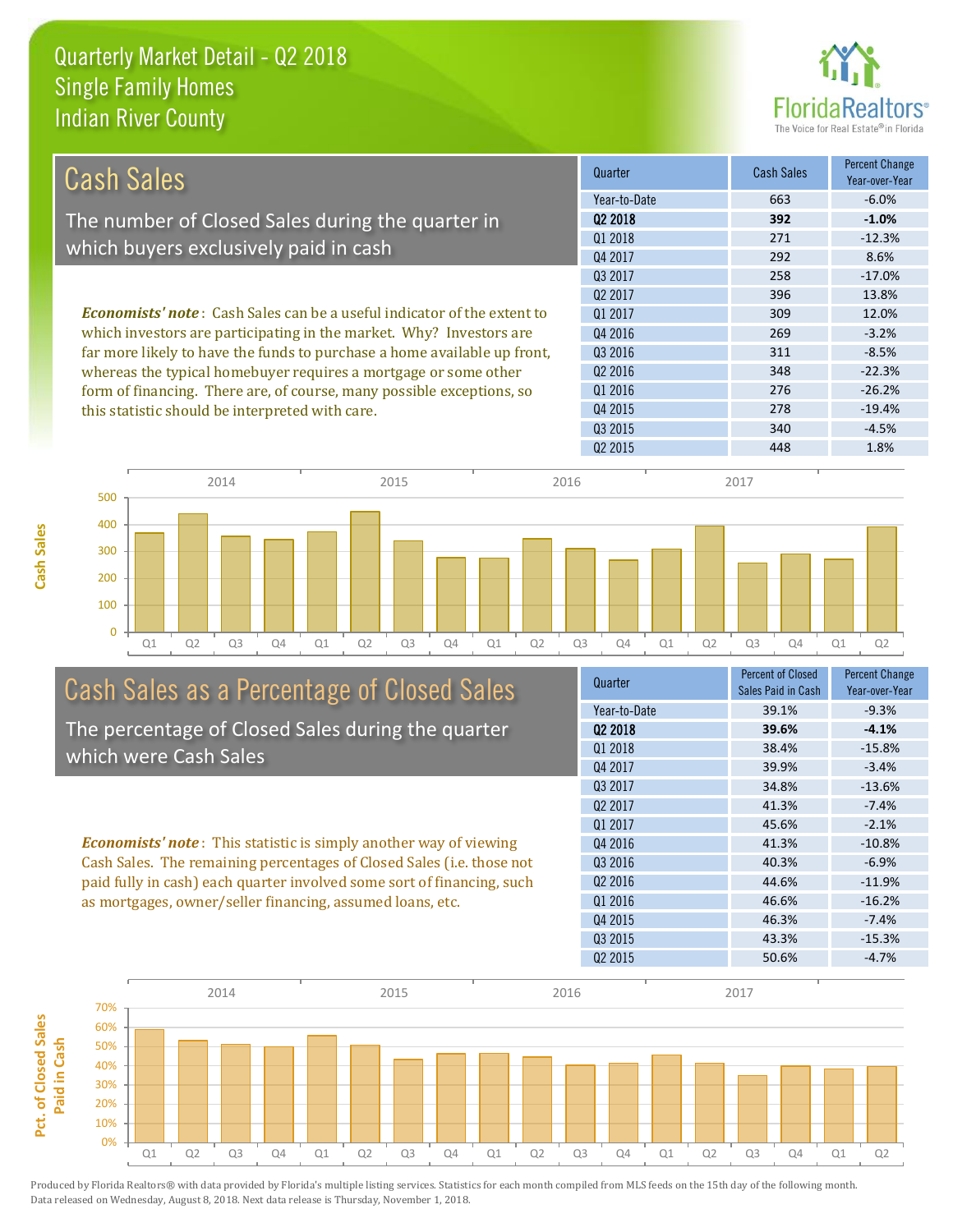

| <b>Median Sale Price</b>                                                  | Quarter             | <b>Median Sale Price</b>         | Percent Change<br>Year-over-Year |
|---------------------------------------------------------------------------|---------------------|----------------------------------|----------------------------------|
|                                                                           | Year-to-Date        | \$239,000                        | 6.2%                             |
| The median sale price reported for the quarter (i.e.                      | 02 2018             | \$240,000                        | 3.3%                             |
|                                                                           | 01 2018             | \$233,000                        | 6.4%                             |
| 50% of sales were above and 50% of sales were below)                      | Q4 2017             | \$227,000                        | 10.7%                            |
|                                                                           | Q3 2017             | \$230,000                        | 15.0%                            |
| <b>Economists' note:</b> Median Sale Price is our preferred summary       | Q <sub>2</sub> 2017 | \$232,250                        | 10.6%                            |
| statistic for price activity because, unlike Average Sale Price, Median   | Q1 2017             | \$219,000                        | 18.2%                            |
| Sale Price is not sensitive to high sale prices for small numbers of      | Q4 2016             | \$205,000                        | 7.9%                             |
| homes that may not be characteristic of the market area. Keep in mind     | Q3 2016             | \$200,000                        | 11.7%                            |
| that median price trends over time are not always solely caused by        | Q <sub>2</sub> 2016 | \$210,000                        | 10.5%                            |
| changes in the general value of local real estate. Median sale price only | Q1 2016             | \$185,250                        | 12.3%                            |
| reflects the values of the homes that sold each quarter, and the mix of   | Q4 2015             | \$190,000                        | 15.5%                            |
| the types of homes that sell can change over time.                        | Q3 2015             | \$179,000                        | 11.4%                            |
|                                                                           | Q <sub>2</sub> 2015 | \$190,000                        | 17.3%                            |
| 0.011<br>$\bigcap_{n=1}^{\infty}$                                         |                     | $\mathcal{A} \cap \mathcal{A} =$ |                                  |



## Average Sale Price

The average sale price reported for the quarter (i.e. total sales in dollars divided by the number of sales)

*Economists' note* : Usually, we prefer Median Sale Price over Average Sale Price as a summary statistic for home prices. However, Average Sale Price does have its uses—particularly when it is analyzed alongside the Median Sale Price. For one, the relative difference between the two statistics can provide some insight into the market for higher-end homes in an area.

| Quarter             | <b>Average Sale Price</b> | <b>Percent Change</b><br>Year-over-Year |
|---------------------|---------------------------|-----------------------------------------|
| Year-to-Date        | \$344,781                 | 3.6%                                    |
| Q2 2018             | \$352,372                 | 0.8%                                    |
| Q1 2018             | \$334,122                 | 8.2%                                    |
| Q4 2017             | \$309,894                 | 10.7%                                   |
| 03 2017             | \$368,069                 | 37.8%                                   |
| Q <sub>2</sub> 2017 | \$349,628                 | $-0.2%$                                 |
| 01 2017             | \$308,856                 | 3.8%                                    |
| Q4 2016             | \$279,938                 | $-3.3%$                                 |
| Q3 2016             | \$267,025                 | $-1.0%$                                 |
| Q <sub>2</sub> 2016 | \$350,320                 | 7.0%                                    |
| Q1 2016             | \$297,473                 | 10.8%                                   |
| Q4 2015             | \$289,386                 | 4.1%                                    |
| Q3 2015             | \$269,852                 | 7.1%                                    |
| Q <sub>2</sub> 2015 | \$327,281                 | 12.4%                                   |

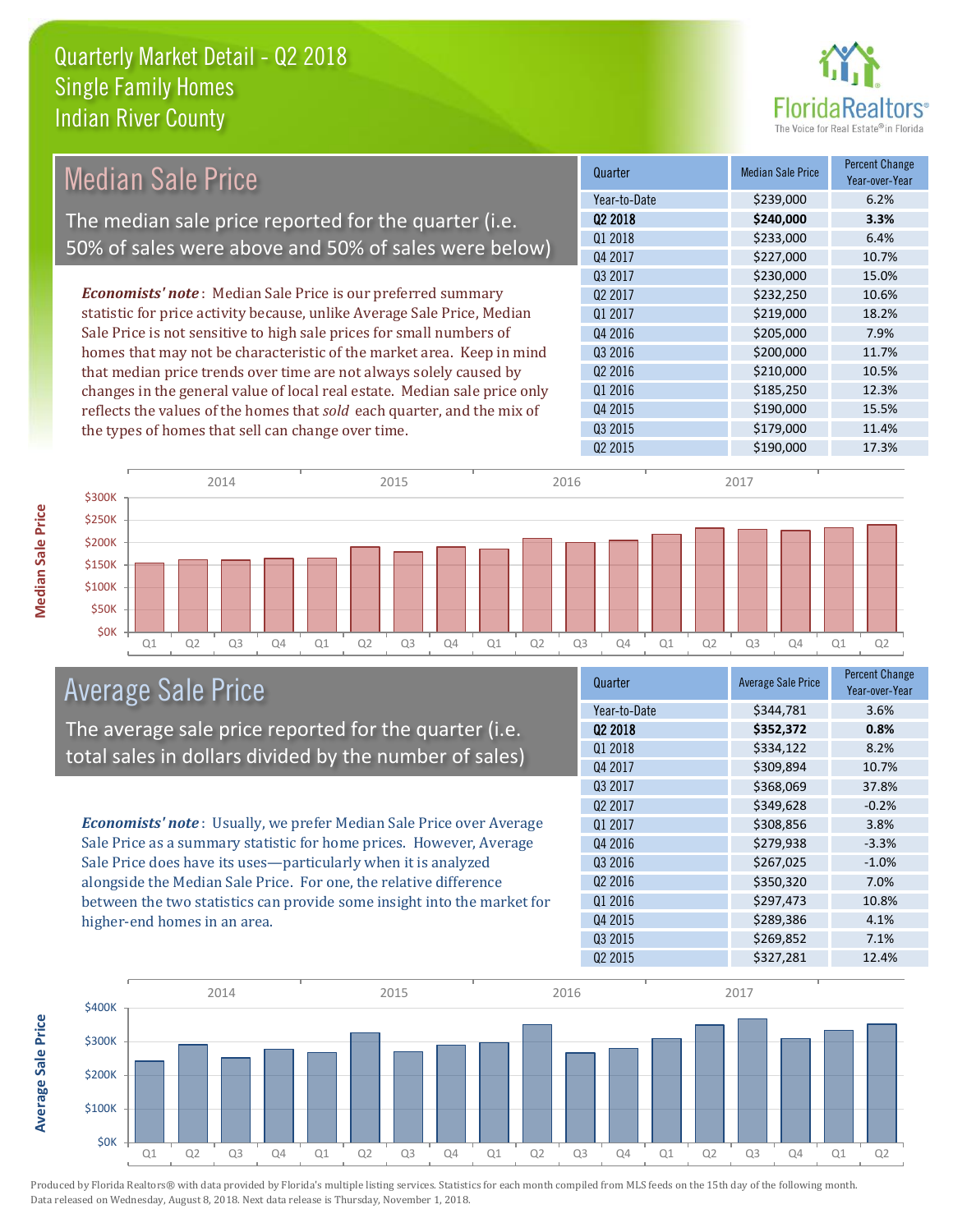

| Dollar Volume                                                                | Quarter             | <b>Dollar Volume</b> | <b>Percent Change</b><br>Year-over-Year |
|------------------------------------------------------------------------------|---------------------|----------------------|-----------------------------------------|
|                                                                              | Year-to-Date        | \$584.4 Million      | 7.3%                                    |
| The sum of the sale prices for all sales which closed                        | 02 2018             | \$348.8 Million      | 3.9%                                    |
|                                                                              | Q1 2018             | \$235.6 Million      | 12.7%                                   |
| during the quarter                                                           | Q4 2017             | \$226.8 Million      | 24.5%                                   |
|                                                                              | 03 2017             | \$273.1 Million      | 32.7%                                   |
| <b>Economists' note</b> : Dollar Volume is simply the sum of all sale prices | 02 2017             | \$335.6 Million      | 22.8%                                   |
| in a given time period, and can quickly be calculated by multiplying         | 01 2017             | \$209.1 Million      | 18.7%                                   |
| Closed Sales by Average Sale Price. It is a strong indicator of the health   | Q4 2016             | \$182.2 Million      | 4.8%                                    |
| of the real estate industry in a market, and is of particular interest to    | Q3 2016             | \$205.9 Million      | $-2.9%$                                 |
| real estate professionals, investors, analysts, and government agencies.     | Q <sub>2</sub> 2016 | \$273.2 Million      | $-5.7%$                                 |
| Potential home sellers and home buyers, on the other hand, will likely       | Q1 2016             | \$176.1 Million      | $-2.5%$                                 |
| be better served by paying attention to trends in the two components         | Q4 2015             | \$173.9 Million      | $-9.3%$                                 |



# Median Percent of Original List Price Received

be better served by paying attention to trends in the two components

of Dollar Volume (i.e. sales and prices) individually.

The median of the sale price (as a percentage of the original list price) across all properties selling during the quarter

*Economists' note* : The Median Percent of Original List Price Received is useful as an indicator of market recovery, since it typically rises as buyers realize that the market may be moving away from them and they need to match the selling price (or better it) in order to get a contract on the house. This is usually the last measure to indicate a market has shifted from down to up, so it is what we would call a *lagging* indicator.

| Quarter             | Med. Pct. of Orig.         | Percent Change |
|---------------------|----------------------------|----------------|
|                     | <b>List Price Received</b> | Year-over-Year |
| Year-to-Date        | 95.7%                      | 0.5%           |
| 02 2018             | 95.7%                      | 0.8%           |
| 01 2018             | 95.8%                      | 0.1%           |
| 04 2017             | 95.7%                      | 0.1%           |
| Q3 2017             | 96.0%                      | 0.8%           |
| Q <sub>2</sub> 2017 | 94.9%                      | 0.2%           |
| 01 2017             | 95.7%                      | 0.8%           |
| Q4 2016             | 95.6%                      | 1.4%           |
| Q3 2016             | 95.2%                      | 0.4%           |
| Q <sub>2</sub> 2016 | 94.7%                      | 0.7%           |
| 01 2016             | 94.9%                      | 0.9%           |
| Q4 2015             | 94.3%                      | 1.0%           |
| Q3 2015             | 94.8%                      | 1.3%           |
| Q <sub>2</sub> 2015 | 94.0%                      | 1.0%           |
|                     |                            |                |

Q3 2015 \$212.1 Million 21.0%



**Med. Pct. of Orig.** 

Med. Pct. of Orig.

**Dollar Volume**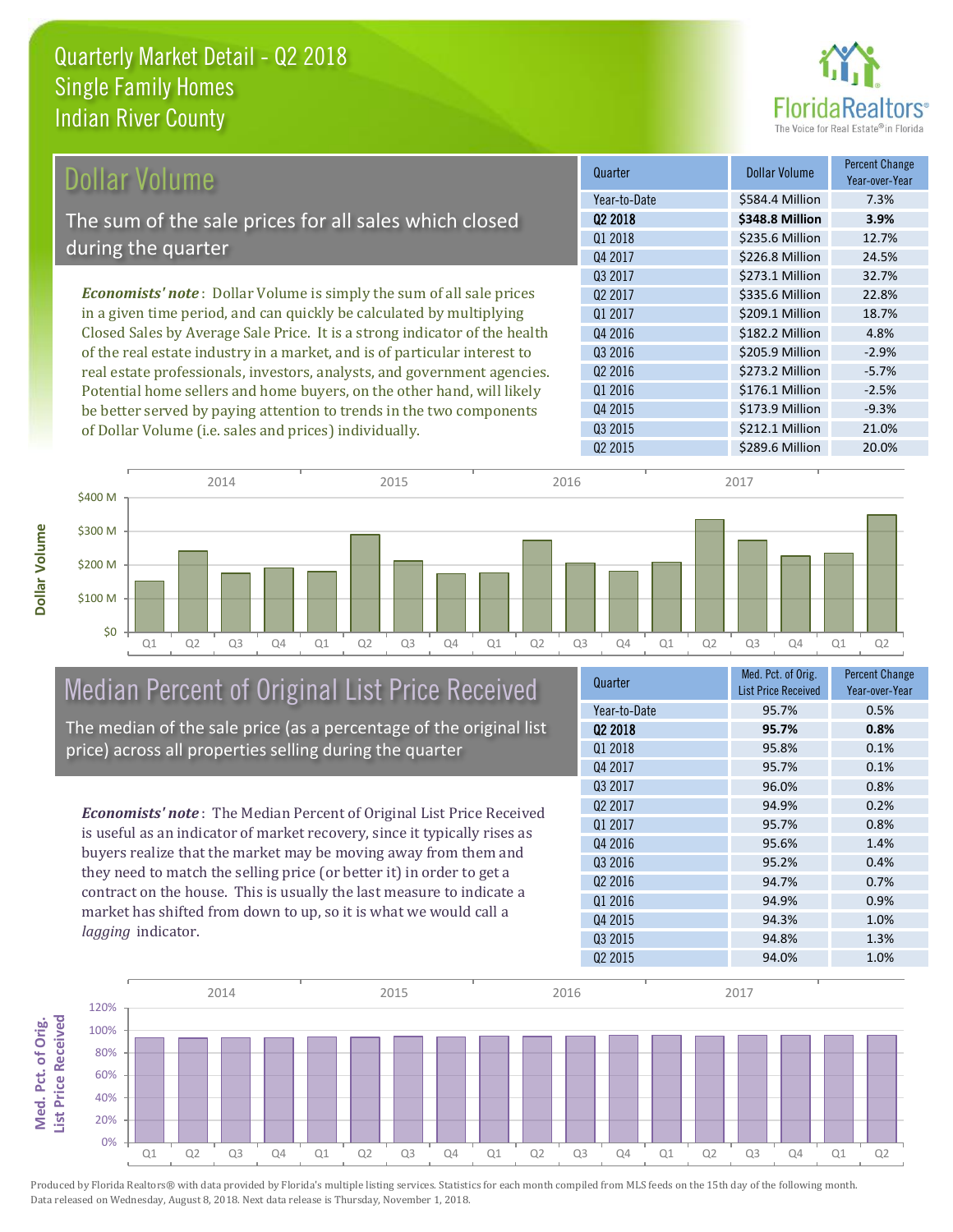

#### 49 Days 19.5% Q3 2017 47 Days 2.2% Quarter Median Time to **Median Time to Contract** Percent Change Q2 2018 **46 Days -8.0%** Year-to-Date 46 Days -6.1% Q1 2018 **46 Days 0.0%** Q4 2017 Q4 2016 41 Days -26.8% Q3 2016 **46 Days** -24.6% Q2 2017 50 Days 6.4% Q1 2017 **46 Days** 46 Days 46 Days 46 Days 46 Days 46 Days 46 Days 49 0 19.3% *Economists' note* : Like Time to Sale, Time to Contract is a measure of the length of the home selling process calculated for sales which closed during the quarter. The difference is that Time to Contract measures the number of days between the initial listing of a property and the Median Time to Contract The median number of days between the listing date and contract date for all Closed Sales during the quarter

signing of the contract which eventually led to the closing of the sale. When the gap between Median Time to Contract and Median Time to Sale grows, it is usually a sign of longer closing times and/or declining numbers of cash sales.





## Median Time to Sale

**Median Time to** 

**Median Time to** 

The median number of days between the listing date and closing date for all Closed Sales during the quarter

*Economists' note* : Time to Sale is a measure of the length of the home selling process, calculated as the number of days between the initial listing of a property and the closing of the sale. *Median* Time to Sale is the amount of time the "middle" property selling this month was on the market. That is, 50% of homes selling this month took *less* time to sell, and 50% of homes took *more* time to sell. Median Time to Sale gives a more accurate picture than Average Time to Sale, which can be skewed upward by small numbers of properties taking an abnormally long time to sell.

| Quarter             | <b>Median Time to Sale</b> | Percent Change<br>Year-over-Year |
|---------------------|----------------------------|----------------------------------|
| Year-to-Date        | 90 Days                    | $-3.2%$                          |
| Q <sub>2</sub> 2018 | 91 Days                    | $-5.2%$                          |
| 01 2018             | 89 Days                    | 0.0%                             |
| 04 2017             | 97 Days                    | 11.5%                            |
| Q3 2017             | 91 Days                    | $-5.2%$                          |
| Q <sub>2</sub> 2017 | 96 Days                    | 3.2%                             |
| Q1 2017             | 89 Days                    | $-15.2%$                         |
| Q4 2016             | 87 Days                    | $-13.0%$                         |
| Q3 2016             | 96 Days                    | $-10.3%$                         |
| Q <sub>2</sub> 2016 | 93 Days                    | $-12.3%$                         |
| Q1 2016             | 105 Days                   | $-11.8%$                         |
| Q4 2015             | 100 Days                   | $-10.7%$                         |
| Q3 2015             | 107 Days                   | $-8.5%$                          |
| Q <sub>2</sub> 2015 | 106 Days                   | $-5.4%$                          |

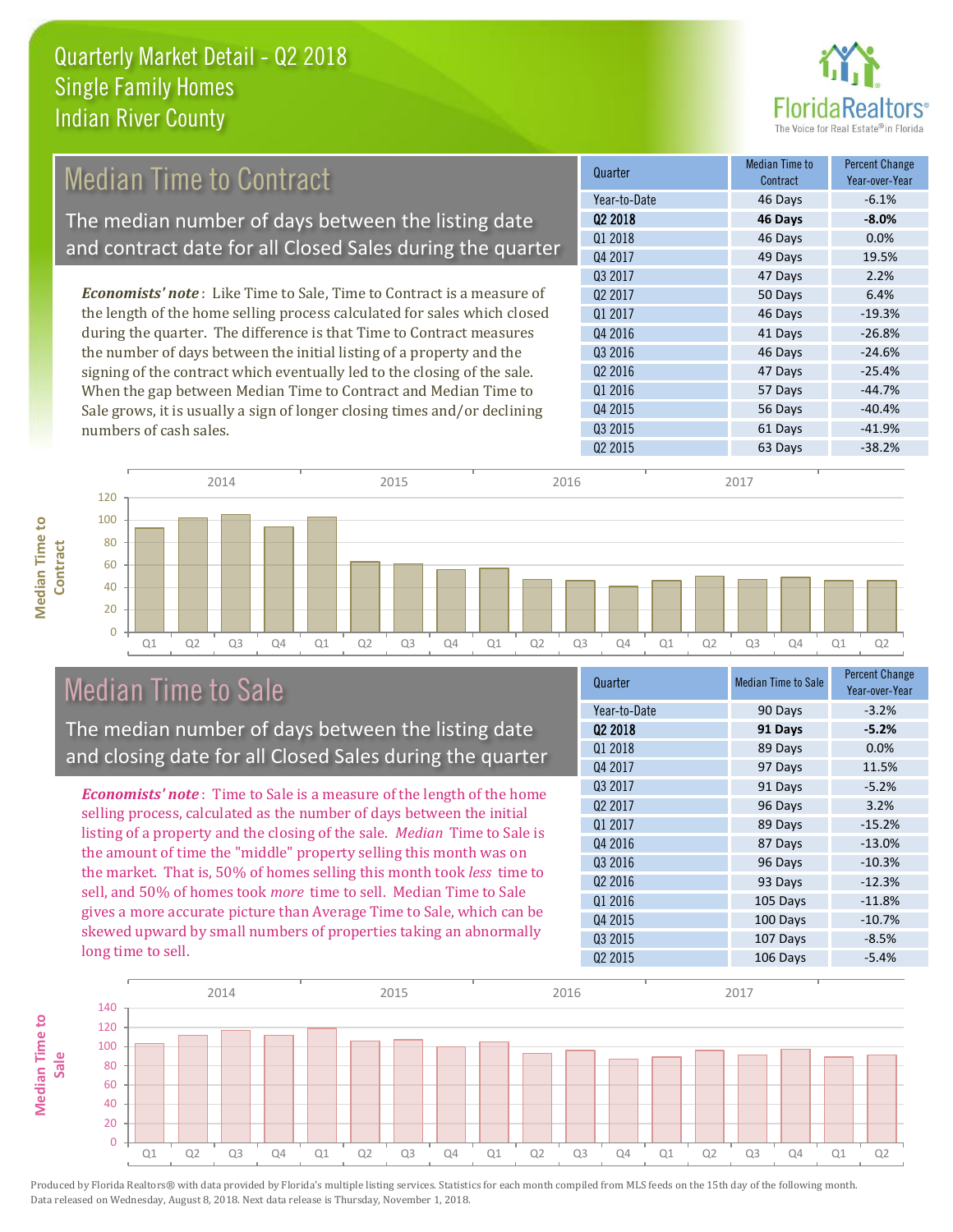

| <b>New Pending Sales</b>                                                      | Quarter             | <b>New Pending Sales</b> | <b>Percent Change</b><br>Year-over-Year |
|-------------------------------------------------------------------------------|---------------------|--------------------------|-----------------------------------------|
|                                                                               | Year-to-Date        | 2,004                    | 0.8%                                    |
| The number of listed properties that went under                               | 02 2018             | 1,025                    | 4.5%                                    |
|                                                                               | Q1 2018             | 979                      | $-2.8%$                                 |
| contract during the quarter                                                   | Q4 2017             | 746                      | 12.7%                                   |
|                                                                               | Q3 2017             | 715                      | $-9.5%$                                 |
| <b>Economists' note:</b> Because of the typical length of time it takes for a | Q <sub>2</sub> 2017 | 981                      | 13.0%                                   |
| sale to close, economists consider Pending Sales to be a decent               | Q1 2017             | 1,007                    | 22.8%                                   |
| indicator of potential future Closed Sales. It is important to bear in        | Q4 2016             | 662                      | 7.6%                                    |
| mind, however, that not all Pending Sales will be closed successfully.        | Q3 2016             | 790                      | $-1.6%$                                 |
| So, the effectiveness of Pending Sales as a future indicator of Closed        | Q <sub>2</sub> 2016 | 868                      | $-29.5%$                                |
| Sales is susceptible to changes in market conditions such as the              | Q1 2016             | 820                      | $-35.1%$                                |
| availability of financing for homebuyers and the inventory of                 | Q4 2015             | 615                      | $-40.9%$                                |
| distressed properties for sale.                                               | Q3 2015             | 803                      | $-28.2%$                                |
|                                                                               | 02 2015             | 1.232                    | $-3.1%$                                 |



#### New Listings The number of properties put onto the market during the quarter

*Economists' note* : New Listings tend to rise in delayed response to increasing prices, so they are often seen as a lagging indicator of market health. As prices rise, potential sellers raise their estimations of value—and in the most recent cycle, rising prices have freed up many potential sellers who were previously underwater on their mortgages. Note that in our calculations, we take care to not include properties that were recently taken off the market and quickly relisted, since these are not really *new* listings.

| Quarter             | <b>New Listings</b> | <b>Percent Change</b><br>Year-over-Year |
|---------------------|---------------------|-----------------------------------------|
| Year-to-Date        | 2,493               | 8.6%                                    |
| 02 2018             | 1,119               | 5.6%                                    |
| Q1 2018             | 1,374               | 11.2%                                   |
| Q4 2017             | 926                 | 2.5%                                    |
| 03 2017             | 790                 | $-13.1%$                                |
| 02 2017             | 1,060               | 16.7%                                   |
| Q1 2017             | 1,236               | 10.2%                                   |
| Q4 2016             | 903                 | 15.6%                                   |
| 03 2016             | 909                 | 11.7%                                   |
| 02 2016             | 908                 | 5.7%                                    |
| 01 2016             | 1,122               | 4.7%                                    |
| Q4 2015             | 781                 | $-12.3%$                                |
| Q3 2015             | 814                 | $-3.6%$                                 |
| Q <sub>2</sub> 2015 | 859                 | 0.0%                                    |



Produced by Florida Realtors® with data provided by Florida's multiple listing services. Statistics for each month compiled from MLS feeds on the 15th day of the following month. Data released on Wednesday, August 8, 2018. Next data release is Thursday, November 1, 2018.

**New Listings**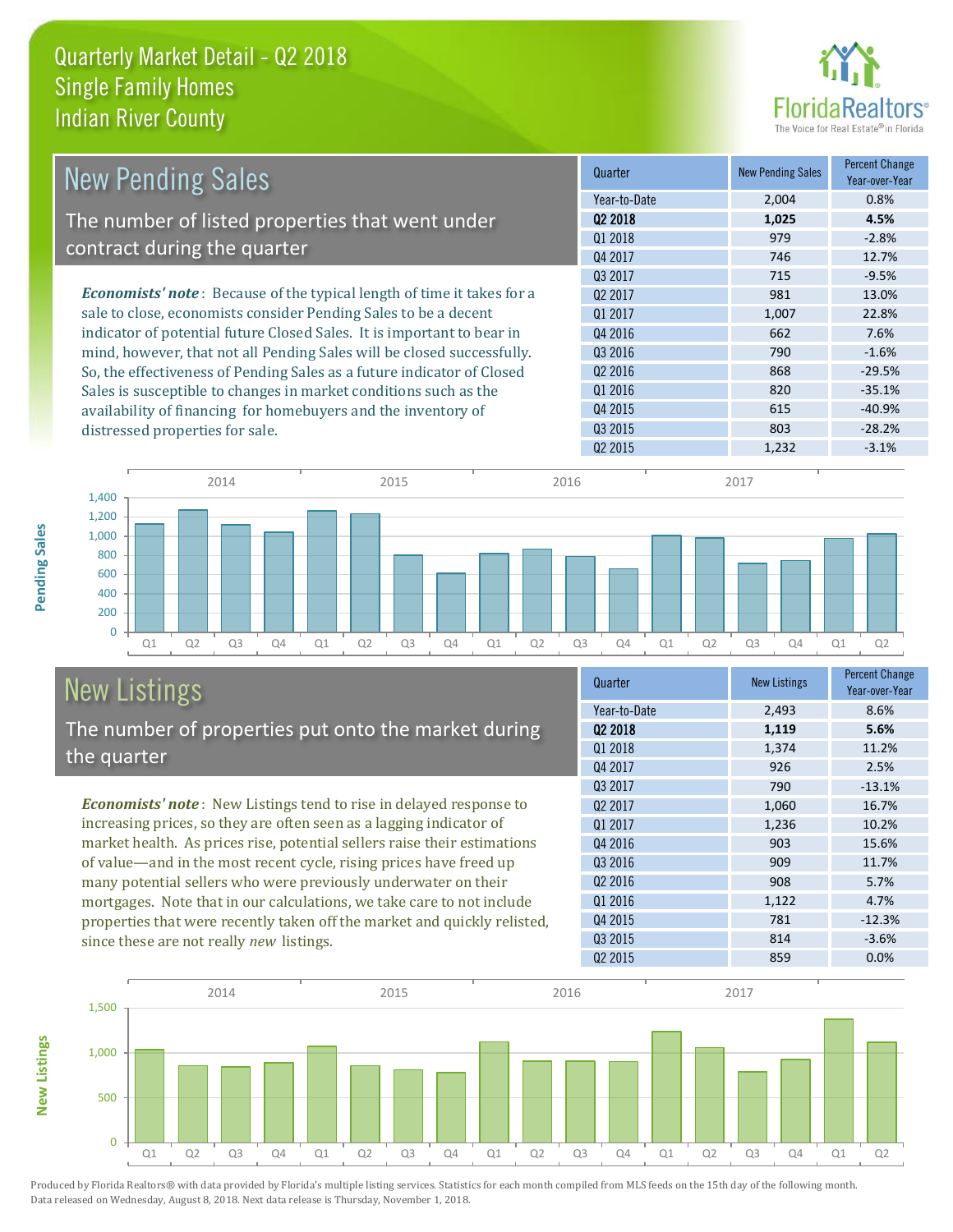

| <b>Inventory (Active Listings)</b>                                           | Quarter             | Inventory | <b>Percent Change</b><br>Year-over-Year |
|------------------------------------------------------------------------------|---------------------|-----------|-----------------------------------------|
|                                                                              | YTD (Monthly Avg)   | 1,418     | 4.6%                                    |
| The number of property listings active at the end of                         | Q <sub>2</sub> 2018 | 1,306     | 5.6%                                    |
|                                                                              | Q1 2018             | 1,440     | 8.0%                                    |
| the quarter                                                                  | Q4 2017             | 1,176     | $-3.7%$                                 |
|                                                                              | 03 2017             | 1,148     | 3.1%                                    |
| <b>Economists' note</b> : There are a number of ways to define and calculate | Q <sub>2</sub> 2017 | 1,237     | 7.4%                                    |
| Inventory. Our method is to simply count the number of active listings       | 01 2017             | 1,333     | $-5.7%$                                 |
| on the last day of the quarter, and hold this number to compare with         | Q4 2016             | 1,221     | 3.8%                                    |
| the same quarter the following year. Inventory rises when New                | Q3 2016             | 1,113     | 1.0%                                    |
| Listings are outpacing the number of listings that go off-market             | Q <sub>2</sub> 2016 | 1,152     | $-3.8%$                                 |
| (regardless of whether they actually sell). Likewise, it falls when New      | Q1 2016             | 1,414     | $-1.8%$                                 |
| Listings aren't keeping up with the rate at which homes are going off-       | Q4 2015             | 1.176     | $-16.5%$                                |



# Months Supply of Inventory

An estimate of the number of months it will take to deplete the current Inventory given recent sales rates

*Economists' note* : MSI is a useful indicator of market conditions. The benchmark for a balanced market (favoring neither buyer nor seller) is 5.5 months of inventory. Anything higher is traditionally a buyers' market, and anything lower is a sellers' market. There is no single accepted way of calculating MSI. A common method is to divide current Inventory by the most recent month's Closed Sales count, but this count is a usually poor predictor of future Closed Sales due to seasonal cycles. To eliminate seasonal effects, we use the 12-month average of monthly Closed Sales instead.

| Quarter                  | <b>Months Supply</b> | <b>Percent Change</b><br>Year-over-Year |
|--------------------------|----------------------|-----------------------------------------|
| <b>YTD (Monthly Avg)</b> | 5.4                  | $-3.6%$                                 |
| Q2 2018                  | 4.9                  | 0.0%                                    |
| 01 2018                  | 5.5                  | $-1.8%$                                 |
| Q4 2017                  | 4.5                  | $-13.5%$                                |
| Q3 2017                  | 4.5                  | $-8.2%$                                 |
| Q <sub>2</sub> 2017      | 4.9                  | $-2.0%$                                 |
| Q1 2017                  | 5.6                  | $-5.1%$                                 |
| Q4 2016                  | 5.2                  | 8.3%                                    |
| Q3 2016                  | 4.9                  | 11.4%                                   |
| 02 2016                  | 5.0                  | 2.0%                                    |
| 01 2016                  | 5.9                  | $-1.7%$                                 |
| Q4 2015                  | 4.8                  | $-18.6%$                                |
| Q3 2015                  | 4.4                  | $-25.4%$                                |
| Q <sub>2</sub> 2015      | 4.9                  | $-18.3%$                                |

Q3 2015 1,102 -19.9%



Produced by Florida Realtors® with data provided by Florida's multiple listing services. Statistics for each month compiled from MLS feeds on the 15th day of the following month. Data released on Wednesday, August 8, 2018. Next data release is Thursday, November 1, 2018.

market.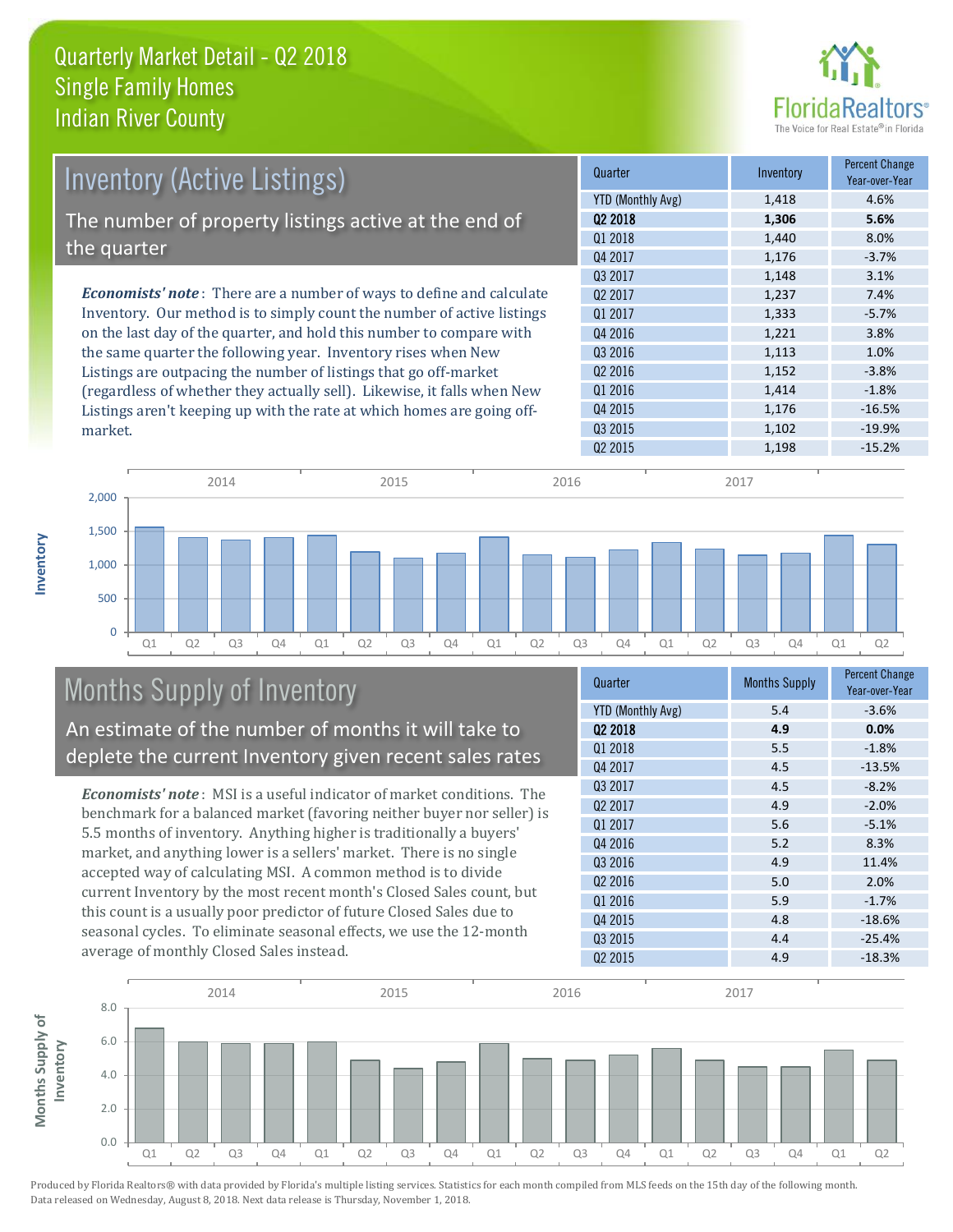

# Closed Sales by Sale Price

The number of sales transactions which closed during the quarter

*Economists' note:* Closed Sales are one of the simplest—yet most important—indicators for the residential real estate market. When comparing Closed Sales across markets of different sizes, we recommend comparing the percent changes in sales rather than the number of sales. Closed Sales (and many other market metrics) are affected by seasonal cycles, so actual trends are more accurately represented by year-over-year changes (i.e. comparing a quarter's sales to the amount of sales in the same quarter in the previous year), rather than changes from one quarter to the next.





#### Median Time to Contract by Sale Price The median number of days between the listing date and contract date for all Closed Sales during the quarter

*Economists' note* : Like Time to Sale, Time to Contract is a measure of the length of the home selling process calculated for sales which closed during the quarter. The difference is that Time to Contract measures the number of days between the initial listing of a property and the signing of the contract which eventually led to the closing of the sale. When the gap between Median Time to Contract and Median Time to Sale grows, it is usually a sign of longer closing times and/or declining numbers of cash sales.

| Sale Price            | <b>Median Time to</b><br>Contract | <b>Percent Change</b><br>Year-over-Year |
|-----------------------|-----------------------------------|-----------------------------------------|
| Less than \$50,000    | 183 Days                          | 1730.0%                                 |
| $$50,000 - $99,999$   | 36 Days                           | 0.0%                                    |
| $$100,000 - $149,999$ | 31 Days                           | 47.6%                                   |
| $$150,000 - $199,999$ | 29 Days                           | $-3.3%$                                 |
| \$200,000 - \$249,999 | 44 Days                           | $-20.0%$                                |
| \$250,000 - \$299,999 | 64 Days                           | 18.5%                                   |
| \$300,000 - \$399,999 | 50 Days                           | $-45.1%$                                |
| \$400,000 - \$599,999 | 84 Days                           | $-29.4%$                                |
| \$600,000 - \$999,999 | 102 Days                          | $-15.7%$                                |
| \$1,000,000 or more   | 142 Days                          | $-8.4%$                                 |



Produced by Florida Realtors® with data provided by Florida's multiple listing services. Statistics for each month compiled from MLS feeds on the 15th day of the following month. Data released on Wednesday, August 8, 2018. Next data release is Thursday, November 1, 2018.

**Median Time to Contract**

**Median Time to Contract**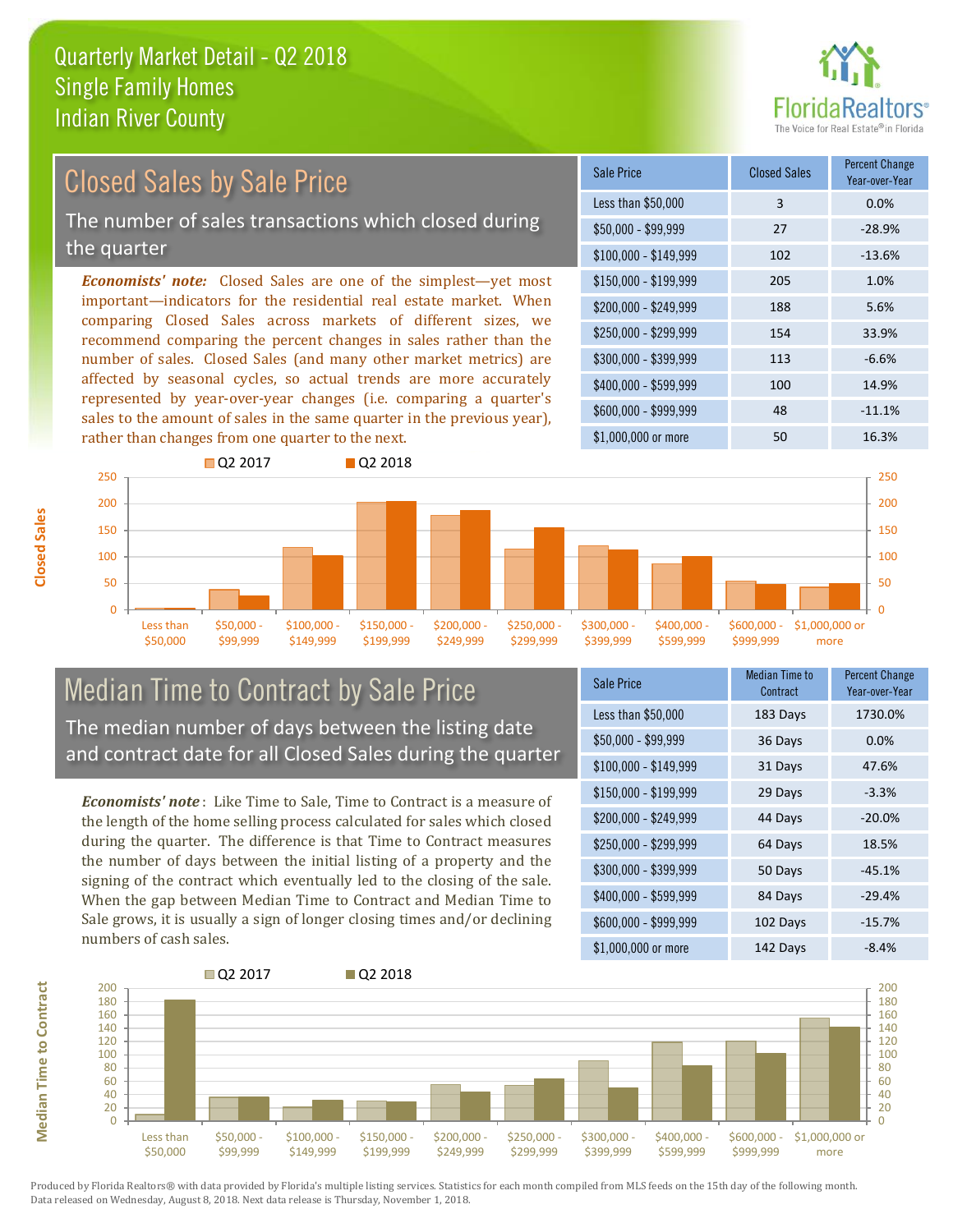

# New Listings by Initial Listing Price

The number of properties put onto the market during the quarter

*Economists' note:* New Listings tend to rise in delayed response to increasing prices, so they are often seen as a lagging indicator of market health. As prices rise, potential sellers raise their estimations of value—and in the most recent cycle, rising prices have freed up many potential sellers who were previously underwater on their mortgages. Note that in our calculations, we take care to not include properties that were recently taken off the market and quickly relisted, since these are not really *new* listings.





#### Inventory by Current Listing Price The number of property listings active at the end of the quarter

*Economists' note* : There are a number of ways to define and calculate Inventory. Our method is to simply count the number of active listings on the last day of the quarter, and hold this number to compare with the same quarter the following year. Inventory rises when New Listings are outpacing the number of listings that go off-market (regardless of whether they actually sell). Likewise, it falls when New Listings aren't keeping up with the rate at which homes are going offmarket.

| <b>Current Listing Price</b> | Inventory    | <b>Percent Change</b><br>Year-over-Year |
|------------------------------|--------------|-----------------------------------------|
| Less than \$50,000           | $\mathbf{1}$ | $-75.0%$                                |
| \$50,000 - \$99,999          | 16           | $-11.1%$                                |
| $$100,000 - $149,999$        | 55           | $-3.5%$                                 |
| $$150,000 - $199,999$        | 123          | 8.8%                                    |
| \$200,000 - \$249,999        | 168          | $-2.9%$                                 |
| \$250,000 - \$299,999        | 172          | 17.0%                                   |
| \$300,000 - \$399,999        | 188          | 23.7%                                   |
| \$400,000 - \$599,999        | 200          | 5.8%                                    |
| \$600,000 - \$999,999        | 170          | $-0.6%$                                 |
| \$1,000,000 or more          | 213          | $0.0\%$                                 |



Produced by Florida Realtors® with data provided by Florida's multiple listing services. Statistics for each month compiled from MLS feeds on the 15th day of the following month. Data released on Wednesday, August 8, 2018. Next data release is Thursday, November 1, 2018.

**Inventory**